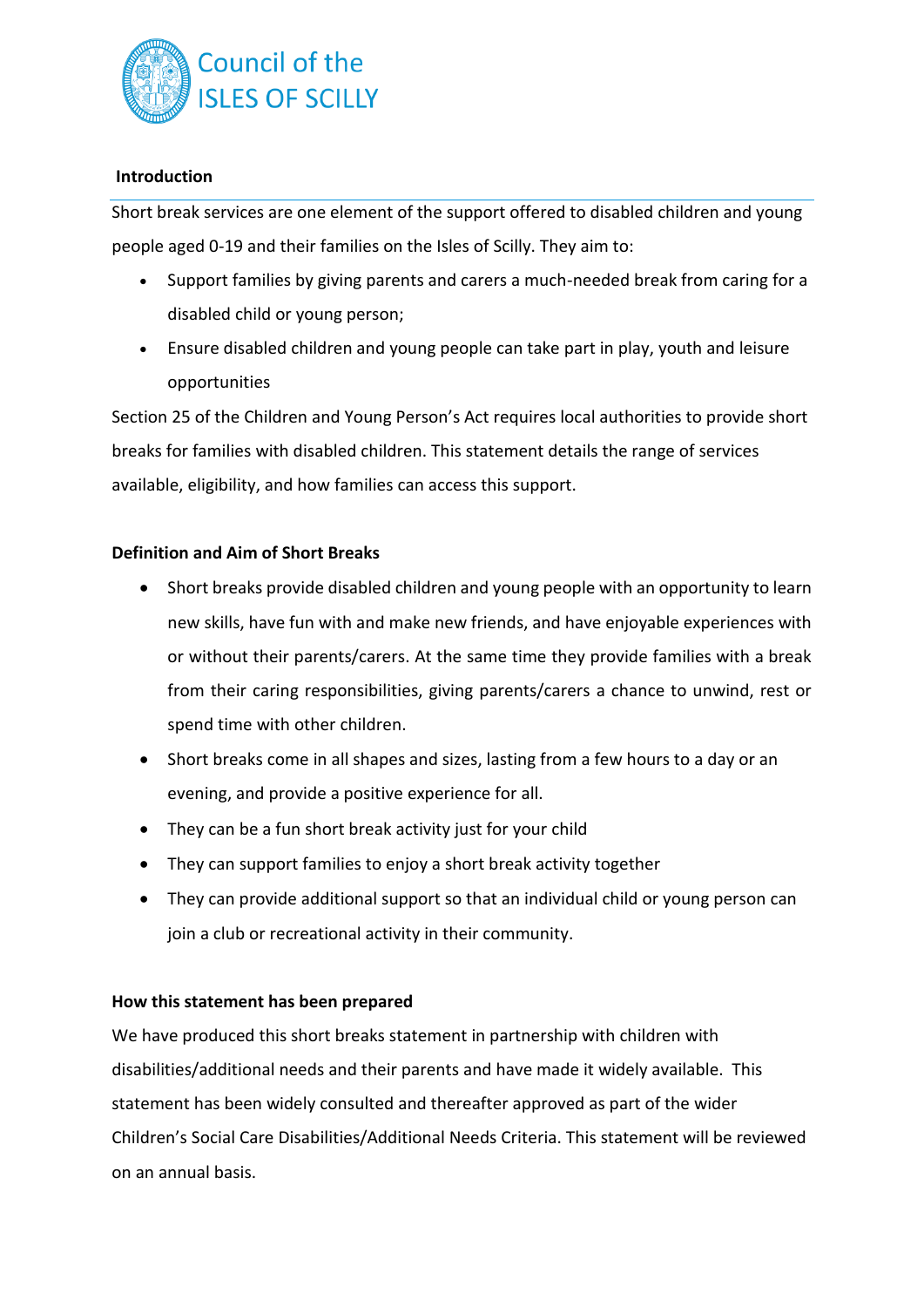

# **Eligibility Criteria.**

Short breaks are available for children and young people who

- Are 0-17 years old
- Live permanently on the Isles of Scilly
- Are in receipt of Disability Living Allowance (DLA)
- If not in receipt of DLA, have been assessed by Children's Social Care as having a need.
- Should DLA cease then CSC will be informed immediately by the family in order that the Short Breaks eligibility can be reviewed.

## **Range of short breaks available**

The local authority will provide, so far as is reasonable practicable, a range of services which is sufficient to assist carers to continue to provide care or to do so more effectively. In particular:

- day time care in the homes of children with disabilities/additional needs or elsewhere
- overnight care in the homes of children with disabilities/additional needs or elsewhere
- educational or leisure activities for children with disabilities/additional needs outside their home
- services available to assist carers in the evenings, at weekends and during the school holidays.

We have a range of short breaks provision including:

- Inclusion workers to support children attending the mainstream holiday play scheme and activities
- Inclusion workers to support children to attend play/youth hub sessions to suit all ages of children
- Support for young people to access leisure and social activities
- Bespoke additional opportunities to support long term inclusion in activities.
- Direct payments and personal budgets that can be used for short breaks